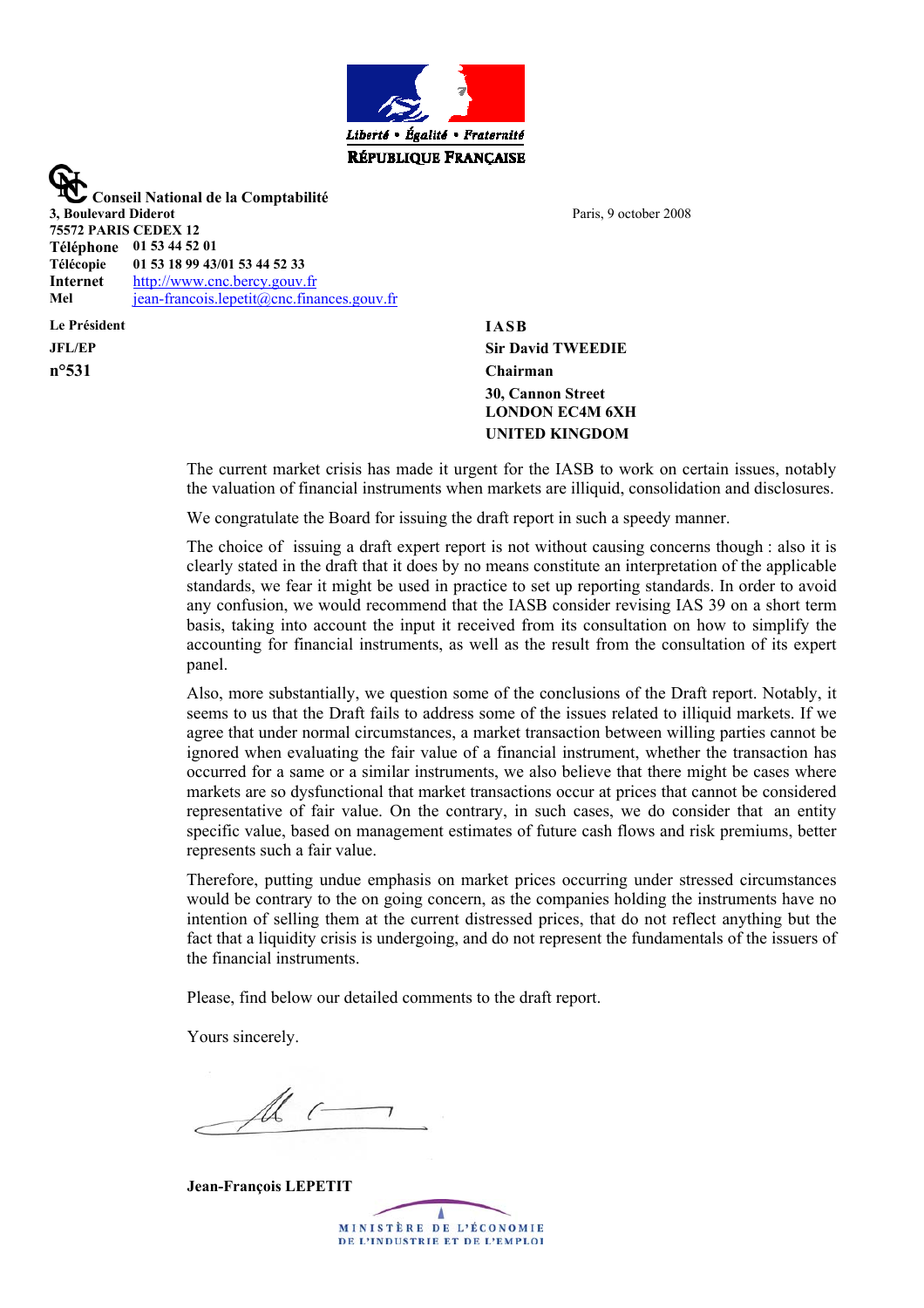### **1/ Measurement**

### **Applying the fair value measurement objectives :**

This paragraph starts with a statement that fair value requirements in IAS 39 are clear and generally well understood. We do not support this statement. We recently issued a research paper on Synthetic CDOs underlying the different needs for clarification of the measurement requirements in IAS 39.

**Fundamental value versus fair value**. Please, refer to our general comments above.

## **Forced transactions :**

We do not believe that forced transactions, as described under the three bullet points of the paragraph, are rare. For example, mutual funds are under legal requirements to transact when for example, their shareholders want to redeem their shares. It is therefore unclear what it meant when it is said that forced transactions are rare.

Also, it is questionable if the paper, as drafted, gives clear answers to a numbers of situations :

- In the current market context, one could question whether transactions entered into by entities that have severe liquidity problems or are under Chapter 11, should be considered as normal transactions. For us, it is unclear whether these situations are captured by the indicators that are listed on page 4 ;
- We would also question whether the criteria are the same when dealing with prices for entire instruments and when selecting inputs for valuation models ? We believe the latter is not discussed in the paper.

### **Valuation adjustments :**

We do agree that liquidity should be considered when making valuation adjustments under normal circumstances. However, it seems to us this is a different case under market crisis, when there is no liquidity, which is the case the Exposure draft should be addressing.

# **Information from broker service and pricing services :**

It is said in the Exposure draft that if an entity uses services of a broker or pricing agency, and if its own estimates fall within the range of prices that the agency has come up with, then the entity can use the result of its own model. This seems to imply that, when the result of the model are outside the range of prices provided by the agency, then the prices cannot be used. However, there have been cases when the estimates of the company have proven to be more accurate than the one of the agency. This is notably the case when an entity is a first entrant on a market.